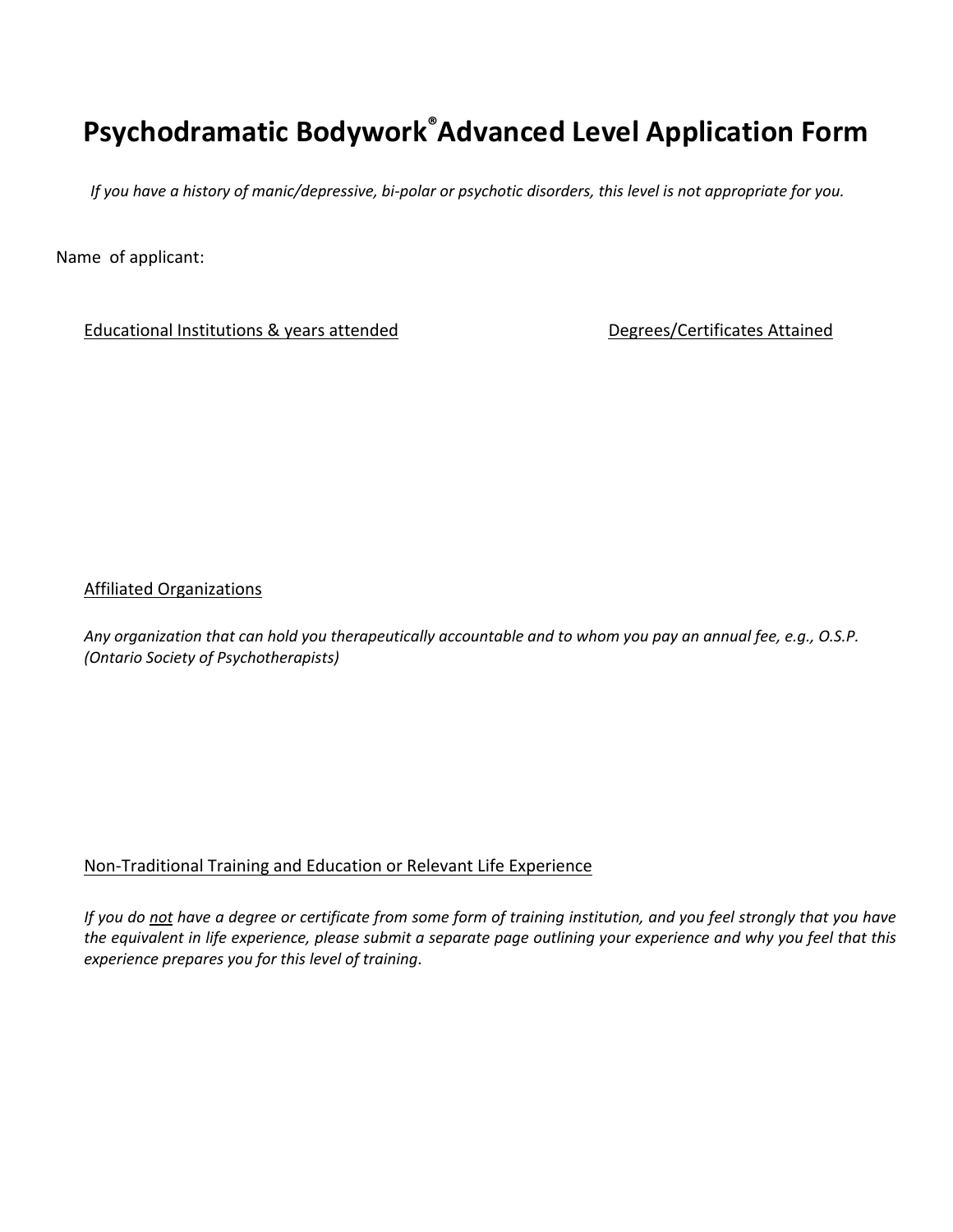Employment History

What work are you doing now and how do you imagine incorporating Psychodramatic Bodywork® into your work?

Record of any significant health conditions that could be useful for the trainer/assistants to know when working with you safely (add a page if necessary)

Record of Personal Therapy (past and present)

Type of therapy and time frame. *Regular therapy is a requirement during the entire duration of your training period.*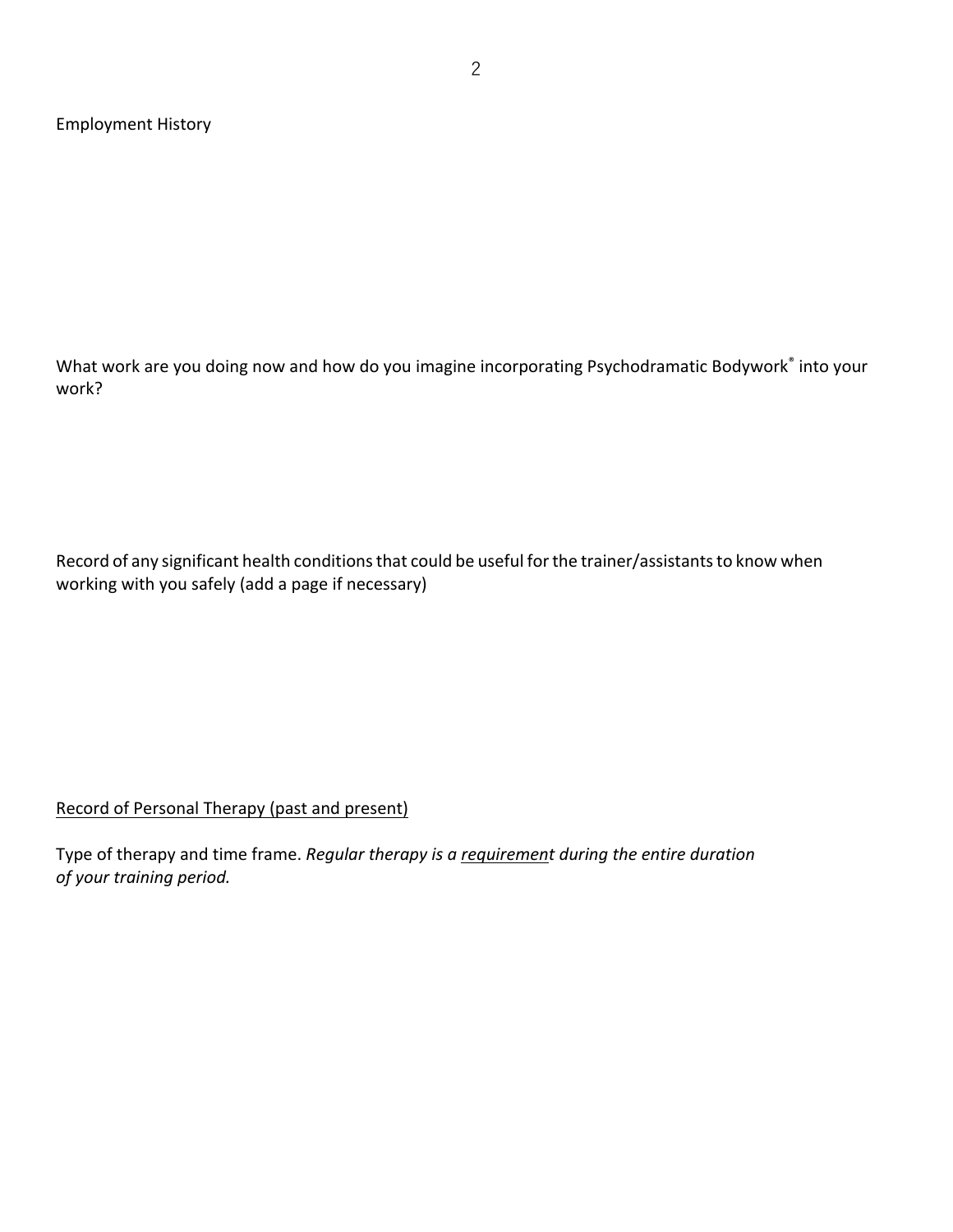## **Note:**

Ongoing therapy is a requirement at this level of training. Because the training is about entering fully into our bodies, and our bodies are where the traumas are stored, it is necessary to have the container of ongoing therapy to complete and support the deep transformational work that can take place. Personal healing does occur because it is an experiential training, but it is not a personal therapy group. Each participant is responsible for the care of their own "wounded self" during and after the training.

I understand that ongoing personal therapy is required for me to participate beyond the intermediate level. Should I begin applying these techniques in a therapeutic practice professional supervision must also be in place. My current arrangements are as follows:

*personal therapy* 

*professional supervision* 

**Psychodrama Training** is a great asset in the Advanced level. It is a requirement in some specific Advanced level groups (specifically in the U.S.). It is not required in ALL groups.

Please fill in one of the following:

- If you have no current training in psychodrama, please note if you have any plans to do so.
- If you have some previous experience in psychodrama, please indicate how many hours of psychodrama training you have at this time. Please list trainers, time frame and hours.